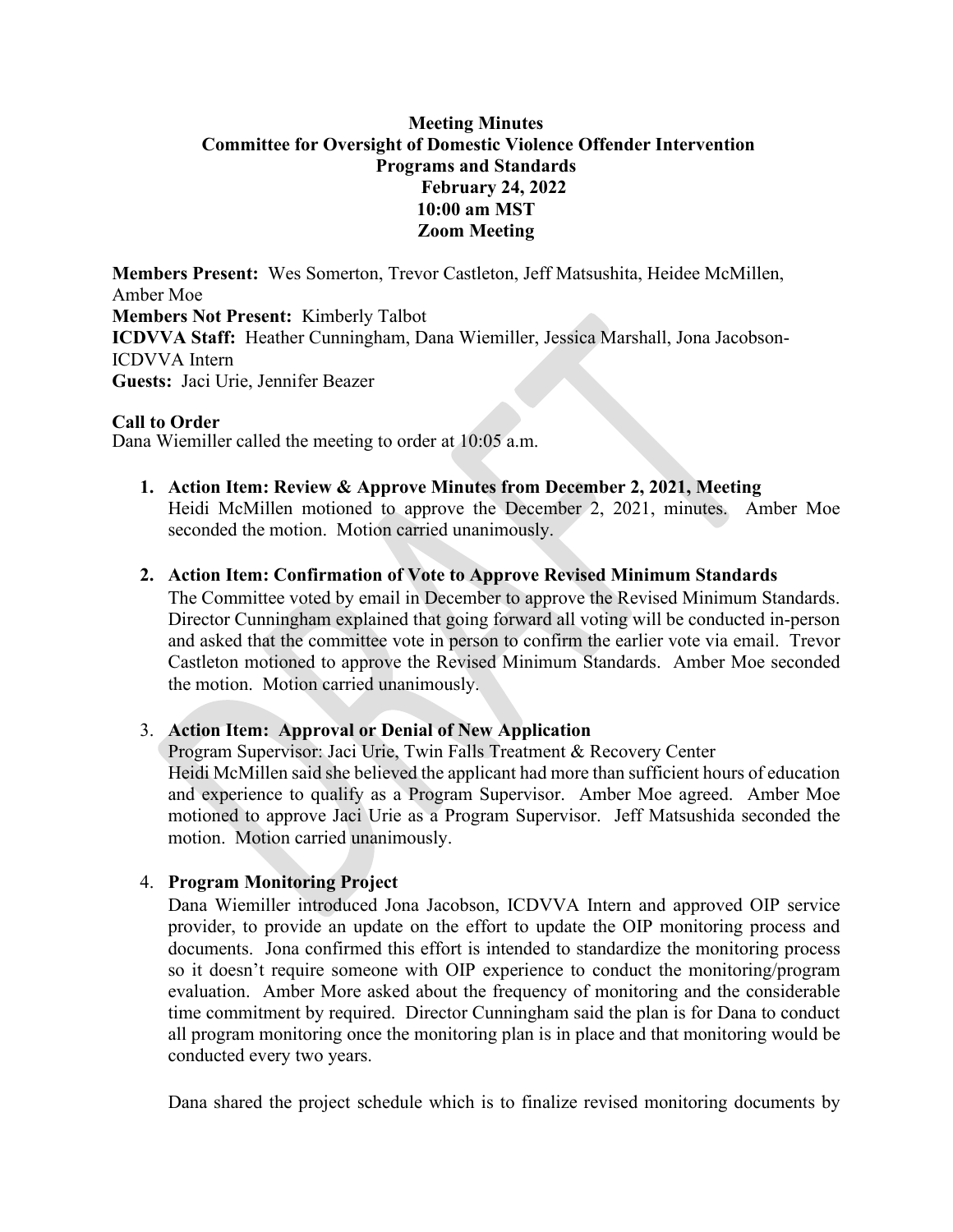mid-March when Jona's internship ends. Director Cunningham mentioned that Jona would be conducted an OIP training session for ICDV staff and invited committee members to attend.

Director Cunningham also mentioned the possibility of developing a brief OIP survey to solicit feedback from offenders after they've completed their program. Heidee said she supports the effort but wants it to be a true data collection effort, not a forum for complaints. Director Cunningham said staff will need to determine if any agencies are already using their own survey. Amber mentioned it could be helpful to have an OIP stakeholder survey for prosecutors, court staff, and victim service agencies to gather information about whether or not OIP programs are working in their communities.

#### 5. **Draft Council Governance and Administrative Policies**

Director Cunningham provided an overview of the Council governance policy, saying the Council is transitioning from bylaws to governance policies. She shared proposed policy language for committee input on committee membership criteria, the appointment process, membership terms, meeting frequency, and compensation for committee members. Amber recommended including victim advocacy agencies as potential committee members. Wes also agreed with this recommendation.

Jeff said he joined the committee several years ago but is not clear on how he was appointed. Wes said he believed the Idaho Coalition Against Sexual and Domestic Violence has had an ongoing position on the committee and that Jeff was "grandfathered" into the position after another Coalition member left the committee.

Jaci Urie asked why current OIP providers are unable to serve on the committee. Wes said doing so poses potential conflicts of interest as the committee is responsible for approval/denial of program applications. Director Cunningham agreed and added that the committee is also responsible for adjudicating any complaints against OIP providers which is another potential conflict. She added that current OIP providers are given opportunities to engage with the committee and OIP policies through focus groups and public meetings. Wes indicated having a former OIP provider would be a good addition to the committee. Jeff asked about including language to ensure geographic and cultural diversity. Director Cunningham said the language references "consideration" of geographic diversity but does not require it.

Wes said he wants to ensure the membership number is adequate to ensure a quorum for meetings. The governance policy is proposing six members plus the Chair. Committee members agreed with the proposed policy. Staff agreed to prepare a membership spreadsheet and establish staggered terms. Committee start for current members were confirmed as: Wes-2013, Amber-2019, Jeff-2019, Trevor-2020, Heidee-2021, Kimberly-2021.